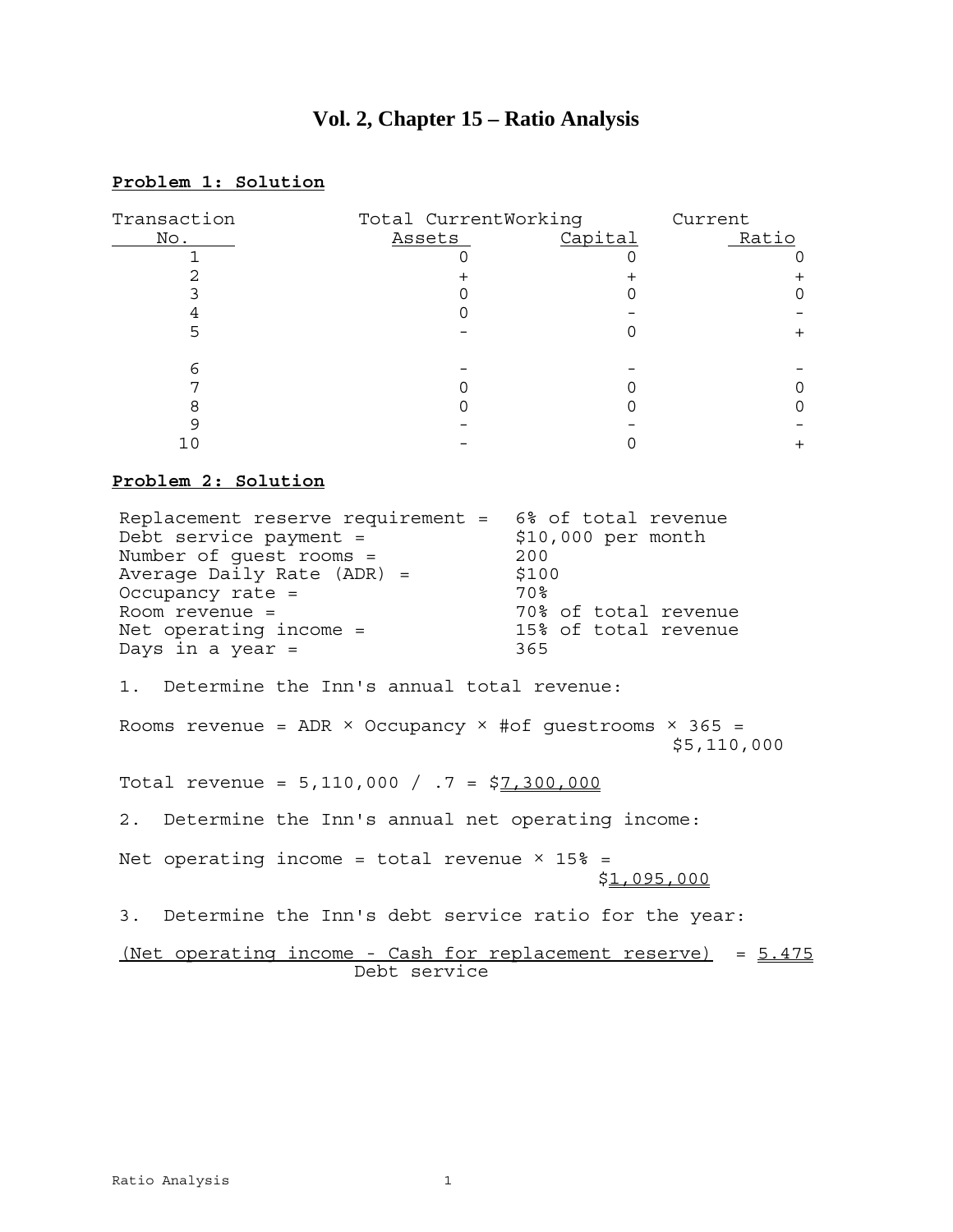**Problem 3: Solution** Revenue = \$8,000,000  $A/R =$  \$8,000,000<br> $ACP =$  40 davs 40 days 1.) Determine the maximum receivables balance the club can tolerate and still receive a good rating for credit and collections.  $Good ACP = 40 days$ ACP = 365 / Accounts Receivable t/o  $A/R$  t/o = 9.125 Avg. A/R = \$8,000,000 / 9.125 Avg. A/R = \$<u>876,712.33</u> Alternatively: Avg.  $A/R = (Accounts Receivable / 365) \times 40 = $876,712.33$ 2.) If the Brooklyn Club is currently collecting receivables in 45 days, by how much must the receivables balance be reduced to achieve an ACP of 40 days?  $ACP =$  45 days  $ACP =$ <br> $A/R \tto /o =$ <br> $B.111111111$ <br> $B.111111111$ 8.11111111  $A/R$  t/o = \$8,000,000 / Avg.  $A/R$ Avg.  $A/R$  at 45 days = \$986,301.37 Avg.  $A/R$  at 40 days = \$876,712.33 Amount of reduction for ACP to be 40 days = \$109,589.04 **Problem 4: Solution**  $ROE =$  10% = Net income / equity Total asset  $t/o = 1.5$  times = Total revenues / total assets  $ROS =$  5% = Net income / sales Total assets =  $$5,000,000$ 1. Determine total annual sales: Total sales = Total assets  $\times$  total asset t/o \$7,500,000 2. Determine the firm's net income: Net income = Sales  $\times$  ROS \$375,000 3. Determine the amount of the firm's total debt: Total equity = Net income/ROE =  $$3,750,000$ Total debt = Total assets - total equity =  $$1,250,000$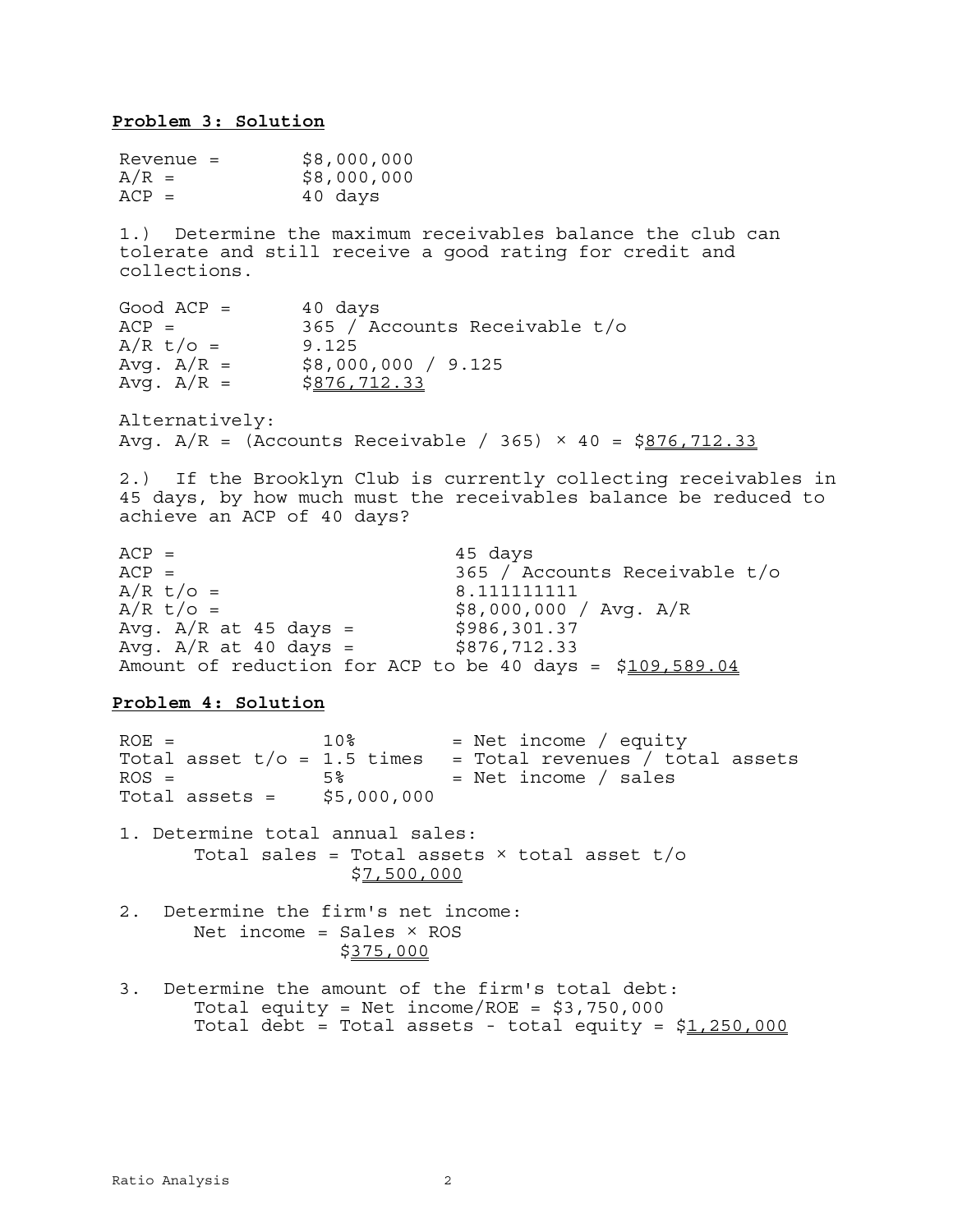#### **Problem 5: Solution**

| Α.         |                                          |                                  |     | Solution       |
|------------|------------------------------------------|----------------------------------|-----|----------------|
|            | 1. Paid Occ. %                           |                                  |     |                |
|            | Paid Rooms / Available Rooms             | $2,600 / (100 \times 31)$ 83.87% |     |                |
|            | $2.$ ADR                                 |                                  |     |                |
|            | Room Revenue / # Rooms Sold              | 222,720 / 2,560                  |     | \$87.00        |
|            | 3. RevPAR                                |                                  |     |                |
|            | Paid Occ. % * ADR                        | $83.87% \times $85$              | \$. | 71.29          |
|            | 4. Ave. # of guests per double room sold |                                  |     |                |
|            | Number of paid quests                    | 4,653                            |     |                |
|            | Number of quests in singles              | $-950$                           |     |                |
|            | Number of quests in doubles              | 3,703                            |     |                |
|            | Number of doubles sold                   | 1,610                            |     |                |
|            | Ave. # of guests per double              | 2.30                             |     | 2.3            |
|            |                                          |                                  |     |                |
| <b>B</b> . |                                          |                                  |     |                |
|            | 1. Food cost %                           |                                  |     |                |
|            | COGS/Sales                               |                                  |     |                |
|            | Beginning Inventory                      | 12,000                           |     |                |
|            | Purchases                                | 160,000                          |     |                |
|            | Employee Meals and Comps                 | $-5,000$                         |     |                |
|            | Ending Inventory                         | $-14,000$                        |     |                |
|            | COGS                                     | 153,000                          |     |                |
|            | COGS/Sales                               | 153,000/480,000                  |     | 31.87%         |
|            | 2. Food Inventory Turnover               |                                  |     |                |
|            | COGS/ Ave. Inventory                     | 153,000 / 13,000                 |     | 11.77<br>times |
|            |                                          |                                  |     |                |

C.

1. The change in the current ratio from 1.1 to 1.3 indicates an increase in liquidity.

2. The change in A/R turnover from 24 to 20 reflects a decrease in liquidity because Dodgers Club is being less efficient in its collection methods.

3. The profit margin is not a measure of liquidity.

4. The increase in inventory turnover indicates an increase in liquidity. This is because the higher the turnover the better because it indicates that inventory is being used more quickly.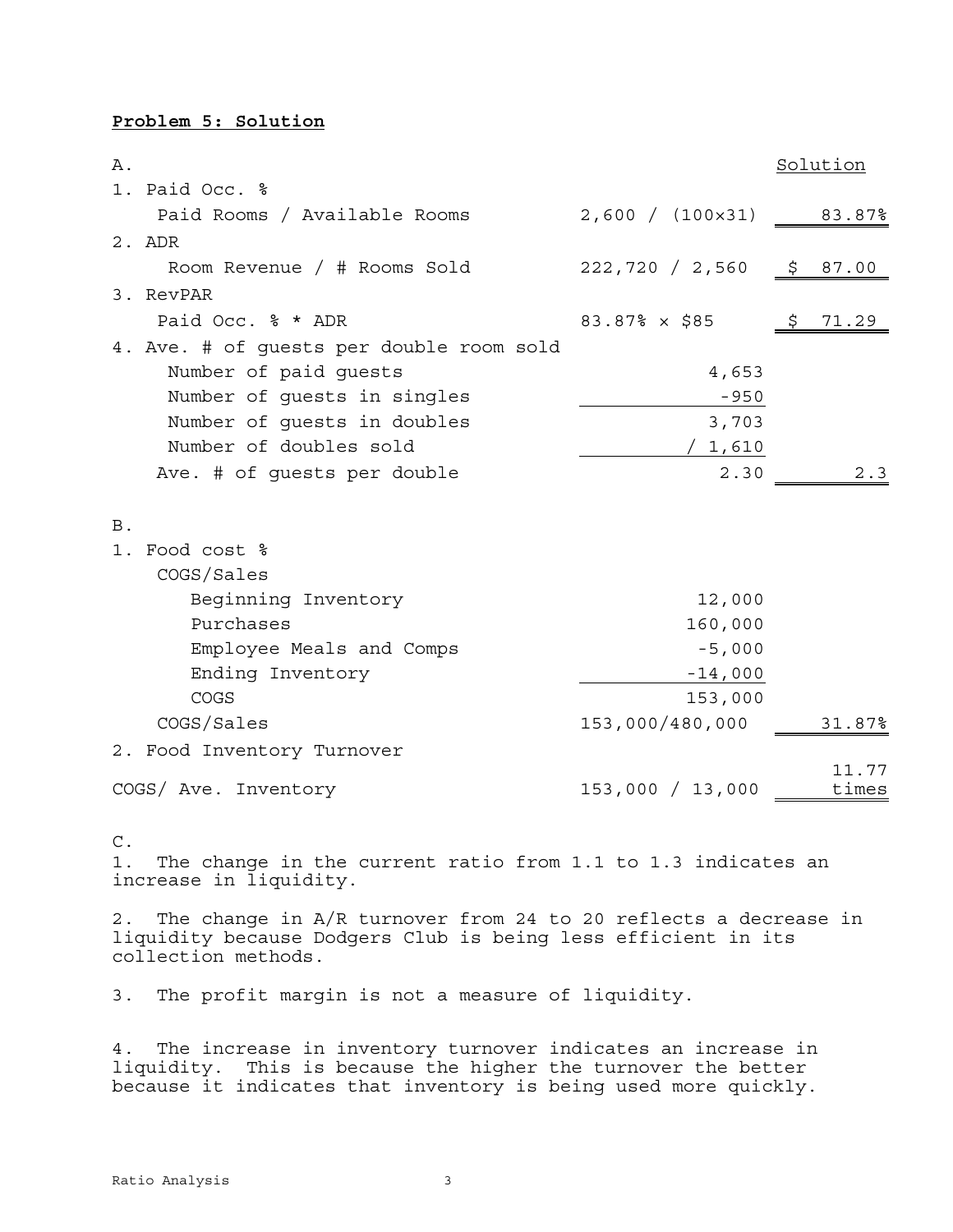#### **Problem 6: Solution**

 $\text{Food sales} = \$4,000,000$ <br>Food cost  $\text{\$ = \$40\%}$ Food cost  $\frac{1}{6}$  = Current ratio =  $2$ <br>Food inventory  $t/\sigma = 16$ Food inventory  $t/\sigma =$ ACP = 45 days<br>Year = 45 days 360 days Complete CC's current section of its balance sheet: Cash \$150,000 Accounts Receivable  $$500,000$  (1) Food Inventory  $$100,000$  (2) Total Current Assets \$750,000 Accounts Payable  $$275,000$ Accrued Expenses  $$100,000$ Total Current Liabilities \$375,000 (3) (1)  $A/R$  t/o = 360 / ACP = 8  $A/R$  t/o = Total revenue / Avg.  $A/R$ (2) Food inventory = Cost of food sold / Food inventory t/o (3) Current ratio = Current assets / Current liabilities **Problem 7: Solution** Balance Sheet Income Statement Cash \$ 100,000 Room sales \$1,500,000<br>Drop Secuin 2,000,000 Food sales \$1,500,000 Prop. & equip. 2,000,000 Food sales 500,000 Pood sales<br>Cost of food sold 150,000 Net income 200,000 Ratios Current ratio 1.4 Food inventory turnover Average collection period Solvency ratio 2.5  $Year =$  365 days Current assets = Cash, food inventory, and A/R  $Cash =$  \$100,000 Total assets = CA and P&E 1. Calculate the amount of accounts receivable:  $A/R$  t/o = 18.25  $A/R =$  \$109,589.04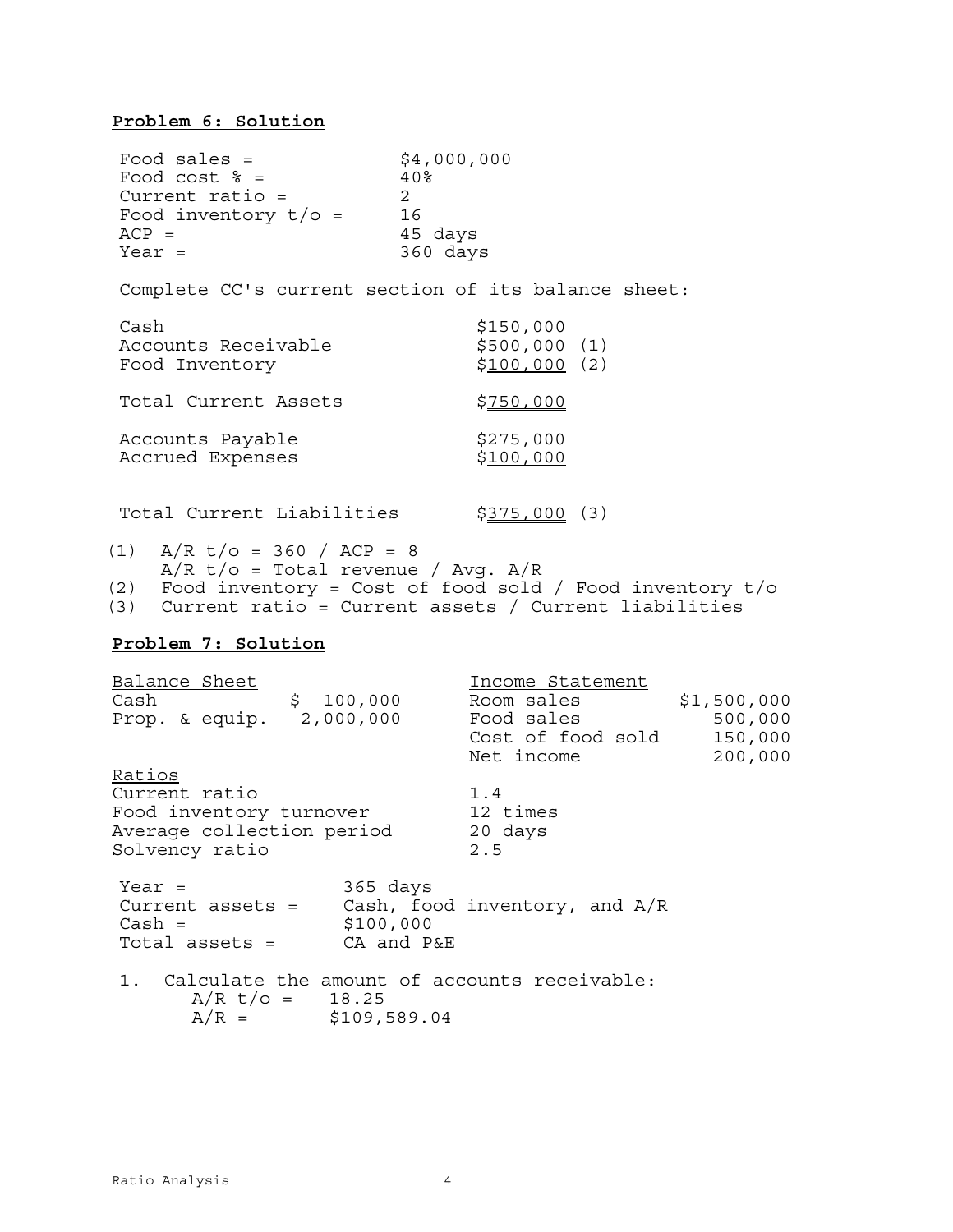#### **Problem 7: Solution** (continued)

- 2. Calculate the amount of food inventory: Food inventory = Cost of food used / food inventory  $t/o =$ \$12,500.00
- 3. Calculate the amount of current liabilities: Current ratio = Current assets / current liabilities Current assets =  $$222,089.04$  Current liabilities = Current assets/current ratio = \$158,635.03
- 4. The total amount of debt: Total assets = \$2,222,089.04 Total liabilities = Total assets / solvency ratio = \$888,835.62
- 5. The total amount of owners' equity Owners' equity = Total assets - total liabilities \$1,333,253.42

#### **Problem 8: Solution**

- 1. Total cost of food sold. First determine cost of food *used* by multiplying the inventory turnover ratio by the average food inventory. Then subtract employee food expense to determine the total cost of food sold. Let *x* = cost of food used  $x = 24 \times $9,000 = $216,000$  $$216,000 - $3,000 = $213,000$
- 2. Average lunch food service check. Determine the food service sales during lunch and divide by the number of meals served.  $$60,000 \times .4 = $24,000$  $$24,000/(100 \times 26 \times 1.5) = $6.15$
- 3. Cost of food used. Determine the cost of food used by adding the cost of employee meals to the cost of food sold.  $$200 + (580,000 \times .34) = $27,400$
- 4. Ending food inventory. Determine the ending food inventory by using the food inventory turnover ratio. Cost of food used =  $$30,000 + $300 = $30,300$ Let *x* = ending food inventory  $$30,300/[($9,000 + x)/2] = 3.1$  $x = $10,548.39$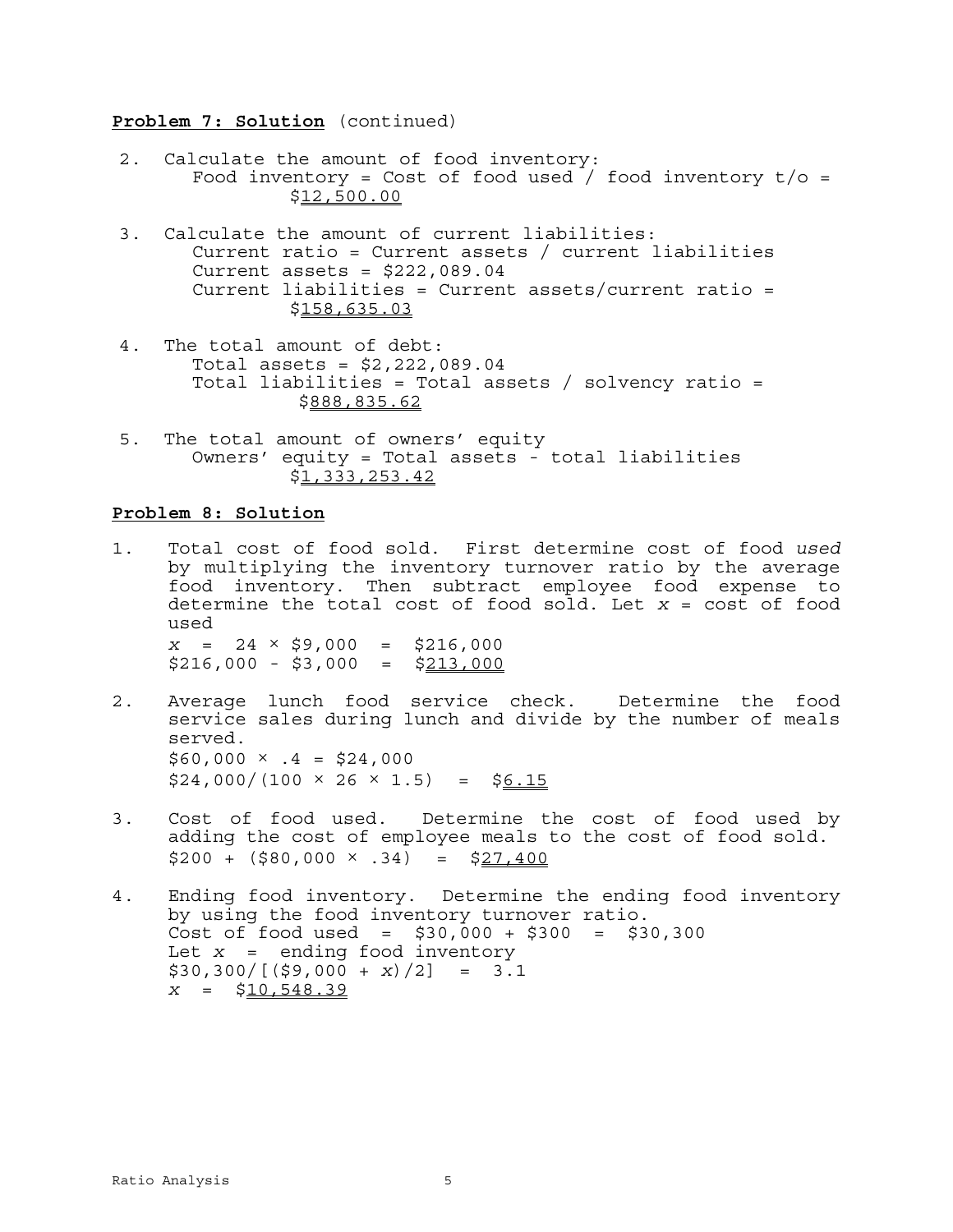## **Problem 9: Solution**

| 1. Quick Assets                                                                        |                                           | 80,000      |
|----------------------------------------------------------------------------------------|-------------------------------------------|-------------|
|                                                                                        |                                           |             |
| 2. Total Sales                                                                         |                                           | \$1,200,000 |
| $A/R \times A/R$ turnover = Total credit sales<br>Total credit sales = 50% total sales |                                           |             |
| 3. Total Income after UOE<br>$X = total income after UOE$                              |                                           |             |
| $X ÷ 1,200,000 = 30%$                                                                  |                                           | \$360,000   |
| 4. Labor cost %                                                                        | $$400,000/\$1,200,000 = 33.33\%$          |             |
| 5. Paid Occ. %<br>$2 \times 30 = 60$<br>(# rooms not available during June)            | $$4,500/\$5,840 =$                        | 77.05%      |
| $(200 \times 30) - 60 = 5,940$<br>(# rooms available for June)                         |                                           |             |
| 6. Total asset turnover                                                                | $1,200,000/1,000,000 = 1.2 \text{ times}$ |             |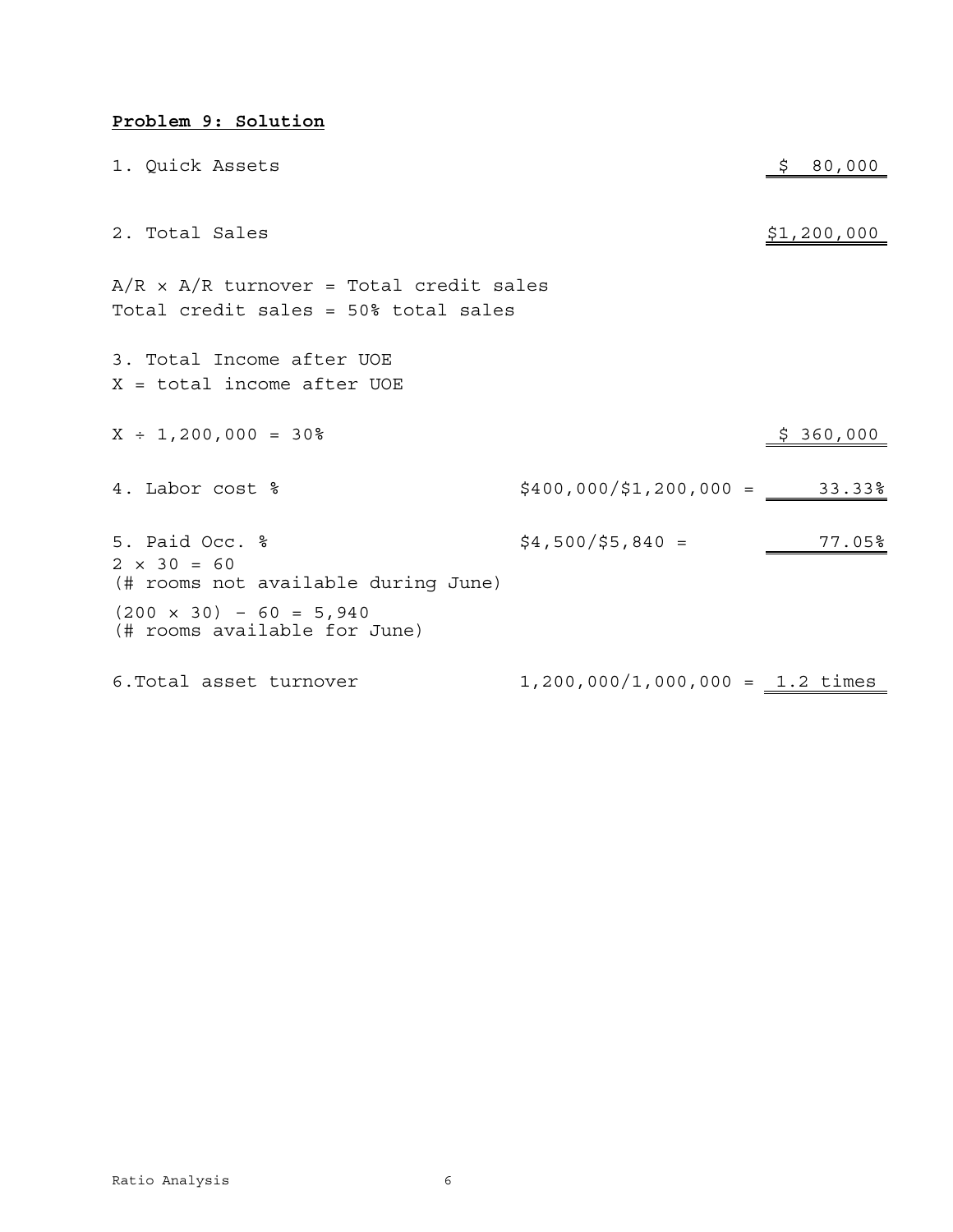#### **Problem 10: Solution**

|                                                                                          | Financing Alternatives                           |                             |             |
|------------------------------------------------------------------------------------------|--------------------------------------------------|-----------------------------|-------------|
|                                                                                          | All                                              | All                         | 50% Equity  |
| Incremental earnings:                                                                    | <u>Equity</u>                                    | Debt                        | 50% Debt    |
| Earnings before interest & taxes                                                         | \$2,000,000                                      | \$2,000,000                 | \$2,000,000 |
| Less: interest expense @ 8%                                                              | $\Omega$                                         | 1,600,000                   | 800,000     |
| Pre-tax income                                                                           | 2,000,000                                        | 400,000                     | 1,200,000   |
| Income taxes                                                                             | 600,000                                          | 120,000                     | 360,000     |
| Increase in net income                                                                   | 1,400,000                                        | 280,000                     | 840,000     |
| Prior net income                                                                         | 1,000,000                                        | 1,000,000                   | 1,000,000   |
| Total net income                                                                         | 2,400,000                                        | 1,280,000                   | 1,840,000   |
| Total shares outstanding                                                                 | 700,000                                          | 500,000                     | 600,000     |
| Earnings per share                                                                       | \$3.43                                           | \$2.56                      | \$3.07      |
| EPS on base earnings                                                                     | \$2.00                                           | \$2.00                      | \$2.00      |
| EPS on incremental earnings                                                              | \$1.43                                           | \$0.56                      | \$1.07      |
| Problem 11: Solution                                                                     |                                                  |                             |             |
| 1.<br>Change in market price<br>$20X1$ price ÷ \$2.40 = 11<br>$20X3$ price ÷ \$2.60 = 13 | $20X1$ price = \$26.40<br>$20X3$ price = \$33.80 | Net change in price: \$7.40 |             |
| $2$ .<br>Total assets                                                                    |                                                  |                             |             |

 Assume net income was declared as dividends (i.e., no retained earnings)

EPS  $\times$  number of shares outstanding = Net Income

 20X1: \$2,400,000/Total Average Assets = 12% Total Avg. Assets for 20X1 = \$20,000,000 20X2:\$2,500,000/Total Average Assets = 12.5% Total Avg. Assets for 20X2 = \$20,000,000 20X3: \$2,600,000/Total Average Assets = 13% Total Average Assets for 20X3 = \$ 20,000,000

3. ROE 20X3: Assets = \$20,000,000 Liabilities/Equity = 1.4  $$20,000,000 = 1.4X + X$  $$20,000,000 = 2.4X$  $X = $8,333,333 =$  Equity ROE = Net income/Equity =  $$2,600,000$ / $$8,333,333 = 31.2$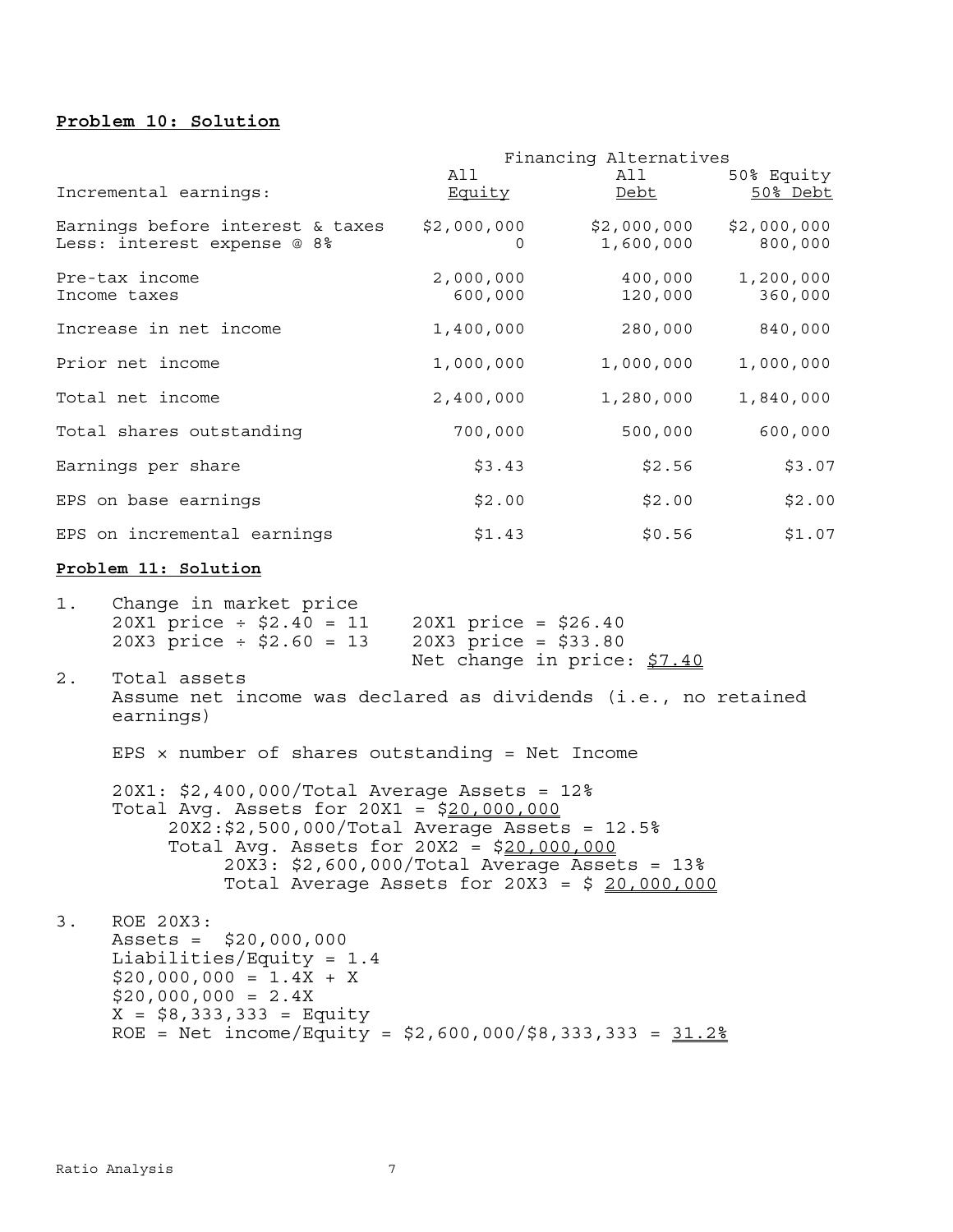#### **Problem 12: Solution**

1. Current Ratio

 $Current Assets = $200,000 = .95 to 1$ Current Liabilities \$210,000

2. Acid-Test Ratio

Quick Assets = \$195,000 = .93 to 1 Current Liabilities \$210,000

3. Debt-Equity Ratio

Total Liabilities  $= $330,000 = 1.06$  to 1 Total Owners' Equity \$310,000

4. Number of Times Interest Earned Ratio

EBIT =  $$213,000 = 1.78$  times Interest Expenses \$120,000

5. Operating Efficiency Ratio

Gross Operating Profit  $=$   $\frac{5}{5}$   $\frac{375,000}{51,500,000}$  =  $\frac{25}{5}$ Total Sales

6. Profit Margin

Net Income =  $$ 65,100 = 4.34$ Total Revenue \$1,500,000

7. Return on Owners' Equity

 $N$ et Income =  $$ 65,100 = 23.46$ Average Owners' Equity \$277,450

8. Return on Total Assets

Net Income =  $$ 65,100 = 10.17$ Average Total Assets \$640,000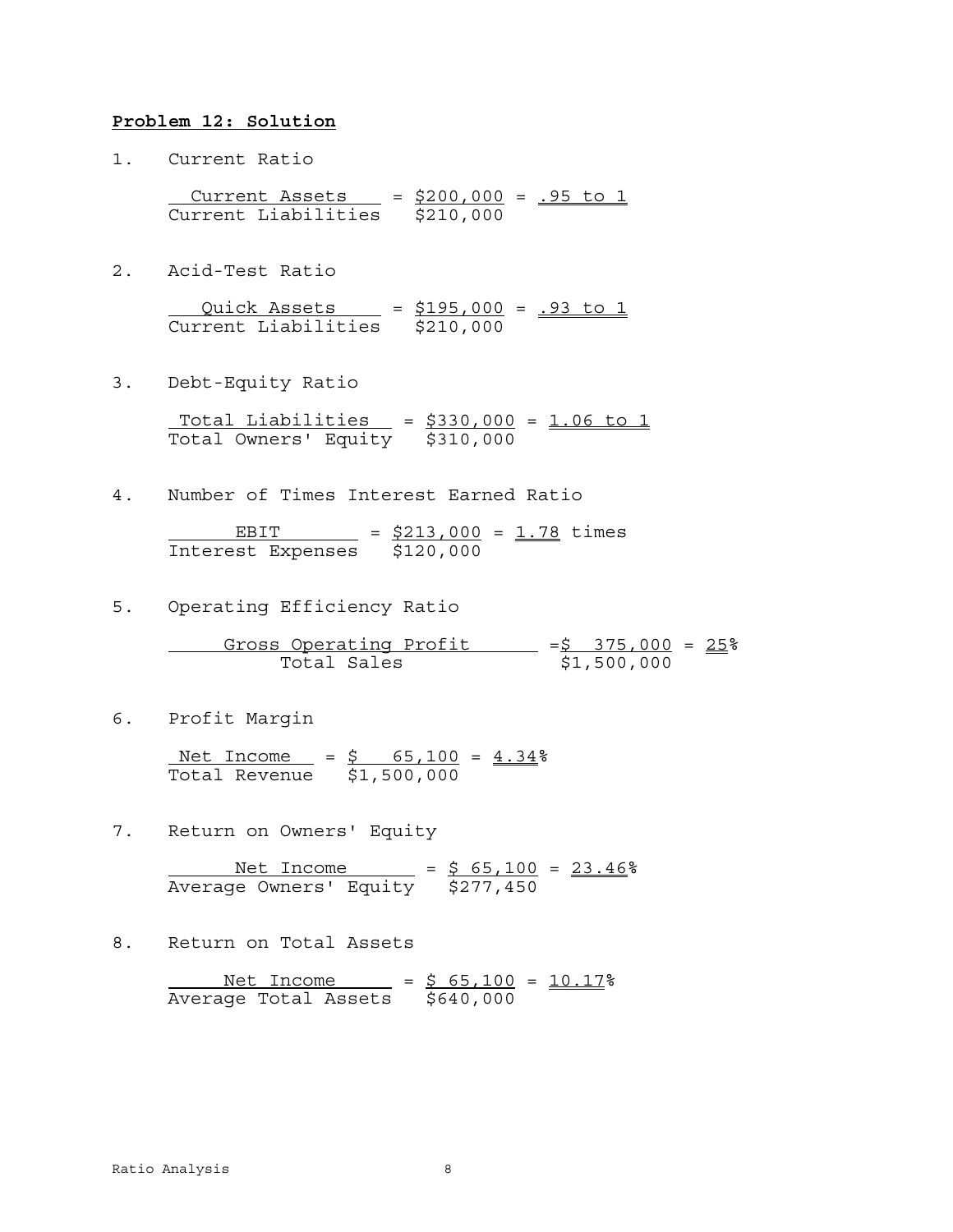# **Problem 13: Solution**

1. Total Current Assets  
\nAccounts receiveable turnover = 
$$
\frac{Sales}{Average accounts receiveable}
$$
\n20 = 
$$
\frac{52,000,000}{Average A/R}
$$
\n20 = 
$$
\frac{52,000,000}{Average A/R}
$$
\n20 = 
$$
\frac{510,000}{2}
$$
\n21 = 
$$
\frac{510,000 + 100,000}{4} = 100,000
$$
\n22 = 
$$
\frac{5110,000 + 100,000}{4} = 100,000 + 100,000
$$
\n23 = 
$$
\frac{5110,000 + 1000}{4} = 100,000 + 100,000
$$
\n24. Total Current Liabilities  
\nCurrent ratio = 
$$
\frac{CA}{CL}
$$
\n25 = 
$$
\frac{1.5}{CL} = \frac{5137,500}{CL}
$$
\n26 = 
$$
\frac{591,667}{CL}
$$
\n37. Net Income  
\nNet income = sales × profit margin = 
$$
\frac{52,000,000 \times .05}{4} = 100,000
$$
\n48. Asset turnover = 
$$
\frac{Sales}{Average total assets}
$$
\n38. Total assets = Current assets + property and equipment = 
$$
\frac{510,500}{4} = 100,000
$$
\n49. Asset turnover = 
$$
\frac{Sales}{1000 + 1000} = 100,000
$$
\n41. 
$$
\frac{1.337,500}{4} = 100,000
$$
\n42. 
$$
\frac{1.337,500}{4} = 100,000
$$
\n43. 
$$
\frac{1.337,500}{4} = 100,000
$$
\n44. 
$$
\frac{1.337,500}{4} = 100,000
$$
\n45. 
$$
\frac{1.32}{4} = 100,000
$$
\n46. 
$$
\frac{1.32}{4} = 100,000
$$
\n47. 
$$
\frac{1.32}{4} = 100,000
$$
\n48. 
$$
\frac{1.32}{4
$$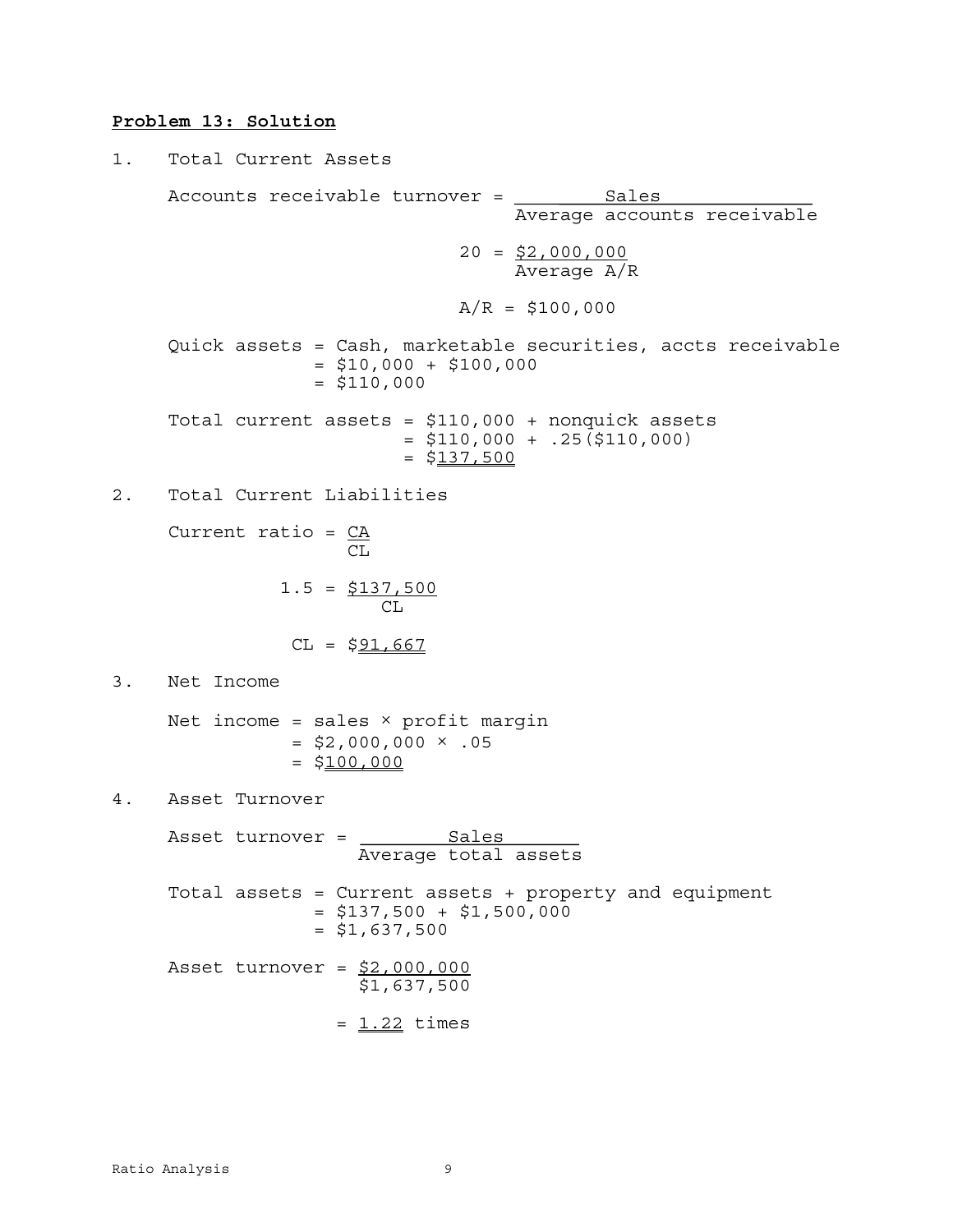#### **Problem 13: Solution** (continued)

- 5. Total Owners' Equity
	- $ROE =$   $Net income$ </u> Average total owners' equity
	- $.10 = \underline{\hspace{1.5em}} 100,000$ Average total owners' equity

Total owners' equity =  $$1,000,000$ 

- 6. Long-Term Debt
	- LTD = total liability and owners' equity owners' equity current liabilities  $= $1,637,500 - $1,000,000 - $91,667$  $=$  \$545,833
- 7. Return on Assets (ROA)
	- $ROA =$  <u>Net income</u> Average total assets
		- $= 5100,000$ \$1,637,500
		- $= 6.11$ %
- 8. Debt-Equity Ratio

Debt-equity ratio =  $\frac{\text{Debt}}{\text{Debt}}$ Owners' equity  $=\frac{$637,500}{$1,000,000}$  $= 63.75%$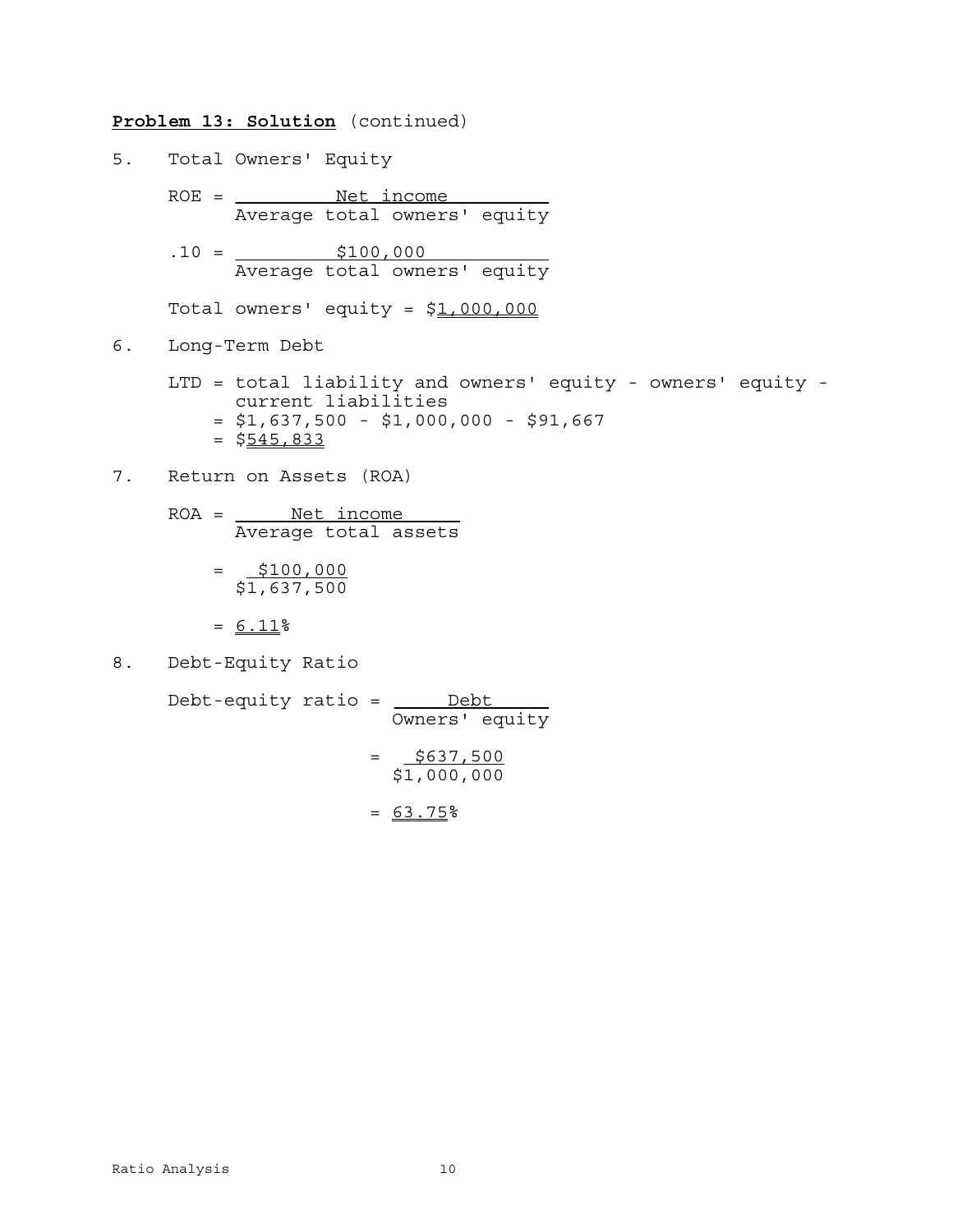## **Problem 14: Solution**

| <u>Part 1</u>  |                                                                                                                                                            | <u>June July</u>                                                       |                                           |
|----------------|------------------------------------------------------------------------------------------------------------------------------------------------------------|------------------------------------------------------------------------|-------------------------------------------|
| а.             | Paid occupancy percentage                                                                                                                                  |                                                                        |                                           |
|                | Paid = Paid Rooms Occupied<br>Occ.% Available Rooms                                                                                                        | $6,600$ $6,696$<br>$300 \times 30$ 300 $\times 31$                     |                                           |
|                | Paid occupancy percentage =                                                                                                                                | 73.33%                                                                 | <u>72.00</u> %                            |
| b.             | Multiple occupancy percentage                                                                                                                              |                                                                        |                                           |
|                | Multiple Rooms Occupied by<br>Occ. = Two or More People 4,200<br>Percent. Rooms Occupied by Guests6,600 6,696                                              | 4,278                                                                  |                                           |
|                | Multiple occupancy percentage =                                                                                                                            | 63.64%                                                                 | 63.89%                                    |
| $\mathsf{C}$ . | Average number of guests per double room sold                                                                                                              |                                                                        |                                           |
|                | Number of paid guests<br>Number quests in singles<br>= Number of guests in doubles<br>÷ Number of doubles sold<br>= Average number of guests<br>per double | 9,900<br>$-2,400$<br>7,500<br>$\div$ 4,200 $\div$ 4,278<br><u>1.79</u> | 9,910<br>$-2,418$<br>7,492<br><u>1.75</u> |
| d.             | Monthly ADR                                                                                                                                                |                                                                        |                                           |
|                | Number of Rooms Sold                                                                                                                                       |                                                                        |                                           |
|                | $=$                                                                                                                                                        | $$396,000$ $$399,000$<br>6,600                                         | 6,696                                     |
|                | $=$                                                                                                                                                        | \$60.00                                                                | <u>\$59.59</u>                            |
| е.             | Monthly RevPAR                                                                                                                                             |                                                                        |                                           |
|                | $RevPAR =$ Paid occupancy percentage $\times$ ADR<br>$=$<br>$=$                                                                                            | \$ <u>44</u>                                                           | $.7333(60)$ $.72(59.59)$<br>\$42.90       |

## Part 2

The discussion should focus primarily on RevPAR. Remember to consider that June has 30 days and July has 31 days.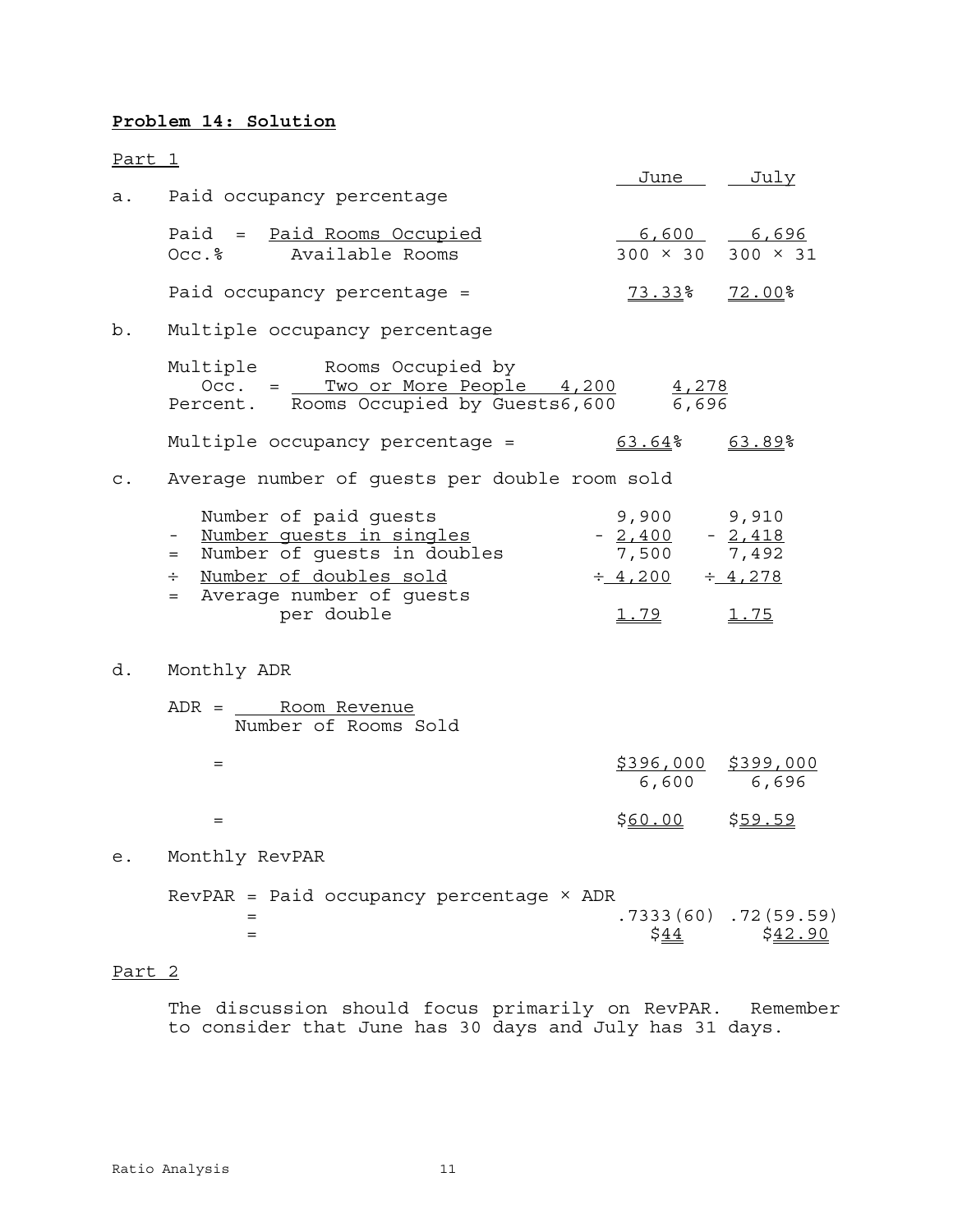#### **Problem 15: Solution**

1. Paid occupancy rate for 20X1

Rooms Sold  $= 77,800 = 87$ Rooms Available for Sale 89,425\*  $*250(365)(.98) = 89,425$ 

- 2. Number of paid guests Rooms Sold (Average Occ. Per Room) =  $77,800 \times 1.32 = 102,696$
- 3. Beginning inventory of food

Food Inventory Turnover = \_ Cost of Food Used Average Food Inventory

 \$317,000\* 10 = Beginning Inventory + \$35,000 2

Beginning Inventory = \$28,400

\*Cost of sales + consumption by employees=cost of food used  $$312,000 + $5,000 = $317,000$ 

4. Food sales

Food Sales (Food Cost %) = Cost of Sales Food Sales  $(.4) = $312,000$ Food Sales =  $$312,000$  .4 Food Sales = \$780,000

5. Multiple occupancy percentage

Rooms Occupied by Two or More People =  $24,896*$  =  $32*$ Total Rooms Sold 77,800

\*number of paid guests - rooms sold = doubles sold  $102,696 - 77,800 = 24,896$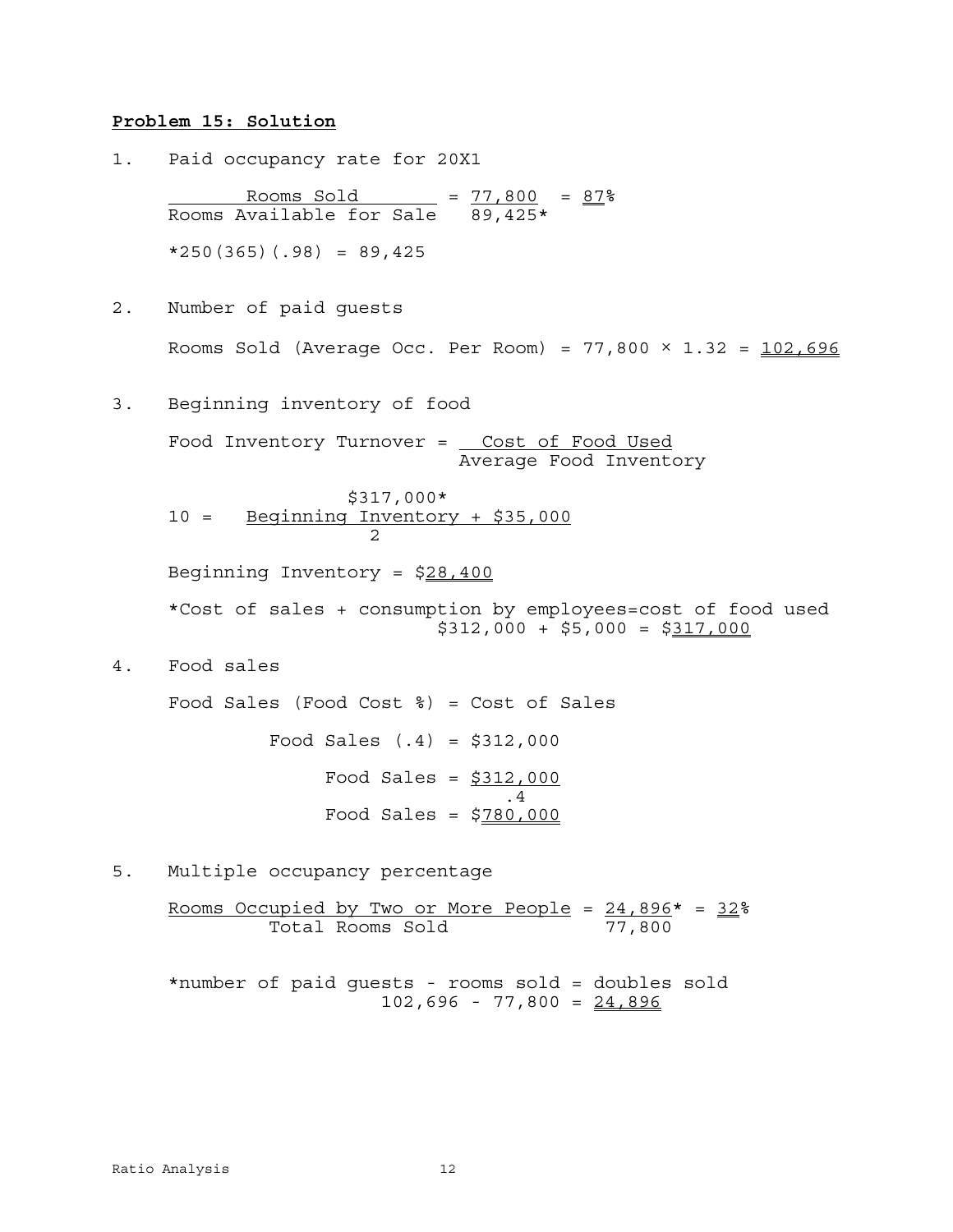# **Problem 16: Solution**

| <u>Part 1</u>  |                                                                         |     | 20X3                          | 20X4                          |
|----------------|-------------------------------------------------------------------------|-----|-------------------------------|-------------------------------|
| а.             | Average Food Service Check                                              |     |                               |                               |
|                | Food sales =<br>Food customers served                                   |     | \$800,000<br>66,667           | <u>\$850,000</u><br>65,385    |
|                |                                                                         | $=$ | \$12.00                       | \$13.00                       |
| b.             | Food Cost Percentage                                                    |     |                               |                               |
|                | Cost of food sold<br>Food sales                                         | $=$ | \$160,000<br>\$800,000        | <u>\$170,000</u><br>\$850,000 |
|                |                                                                         | $=$ | $20$ %                        | $20$ %                        |
| $\mathsf{C}$ . | Labor Cost Percentage                                                   |     |                               |                               |
|                | Labor costs =<br>Total sales                                            |     | <u>\$210,000</u><br>\$850,000 | <u>\$225,000</u><br>\$910,000 |
|                |                                                                         | $=$ | 24.71%                        | 24.73%                        |
| d.             | Labor Cost per<br>Customer Served                                       | $=$ | \$210,000<br>66,667           | \$225,000<br>65,385           |
|                |                                                                         | $=$ | \$3.15                        | \$3.44                        |
| е.             | Number of Times Interest Earned                                         |     |                               |                               |
|                | $EBIT$ =<br>Interest expense                                            |     | <u>\$190,000</u><br>\$80,000  | <u>\$196,000</u><br>\$75,000  |
|                |                                                                         | $=$ | 2.38 times                    | 2.61 times                    |
| f.             | Operating Efficiency Ratio                                              |     |                               |                               |
|                | Income before occ. costs,<br>depreciation and interest =<br>Total sales |     | <u>\$310,000</u><br>\$850,000 | \$321,000<br>\$910,000        |
|                |                                                                         | $=$ | 36.47%                        | 35.27%                        |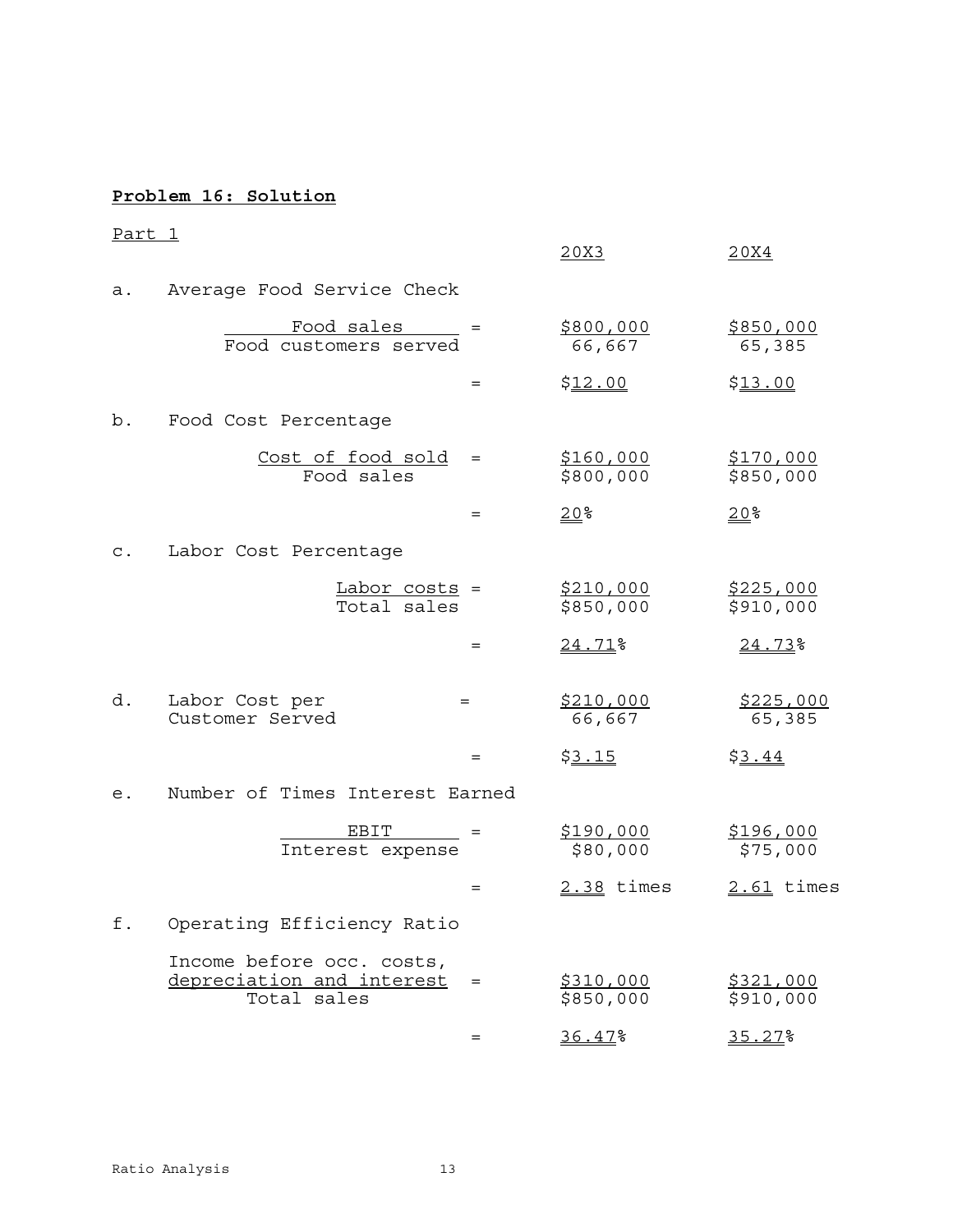#### **Problem 16: Solution** (continued)

g. Fixed Charge Coverage Ratio =

|    |               | EBIT + rent exp.<br>Interest + rent exp. |     | \$200,000<br>\$90,000<br>2.22 times | \$207,000<br>\$86,000<br>$2.41$ times |
|----|---------------|------------------------------------------|-----|-------------------------------------|---------------------------------------|
| h. | Profit Marqin | Net income<br>Total sales                | $=$ | \$80,000<br>\$850,000<br>9.41%      | \$86,000<br>\$910,000<br>9.45%        |
|    |               |                                          |     |                                     |                                       |

#### Part 2

Efficiency normally relates to the use of an organization's resources. In particular, labor is the major variable since the food cost percentage was 20% for each year. The labor cost as a percentage of total sales was .02% less during 20X3 than in 20X4. On a per-customer basis, labor cost for 20X3 was \$.29 lower than for 20X4. In spite of the greater efficiency of labor usage in 20X3 compared to 20X4, Drysdale Pizza was more profitable by \$6,000 in 20X4 than in 20X3, and the profit margin was .04% higher in 20X4 than in 20X3.

#### **Problem 17: Solution**

|    | 1. $20X6:$ $($160,000 / $110,000) = 1.45$<br>$20X7:$ (\$225,000 / \$115,000) = 1.96                                          |
|----|------------------------------------------------------------------------------------------------------------------------------|
|    | 2. 20X6: $(520,000 + 520,000 + 590,000)$ / $5110,000 = 1.18$<br>$20X7:$ (\$60,000 + \$25,000 + \$115,000) / \$115,000 = 1.74 |
| 3. | \$2,700,000 / [(\$90,000 + \$115,000) / 2] = 26.34 times                                                                     |
| 4. | $$330,000 / [($2,360,000 + $2,525,000) / 2] = 13.51%$                                                                        |
| 5. | $$330,000 / [($1,250,000 + $1,360,000) / 2] = 25.29%$                                                                        |
| 6. | $$750,000 / $2,780,000 = 26.98$                                                                                              |
| 7. | $$80,000$ / $$410,000 = 19.51\%$                                                                                             |
| 8. | $20X6: $2,360,000 / $1,110,000 = 2.13$<br>$20X7: $2,525,000 / $1,165,000 = 2.17$                                             |
| 9. | $$700,000$ / [(\$1,110,000 + \$1,165,000) / 2] = 61.54%                                                                      |
|    | 10. \$700,000 / [(\$115,000 + \$110,000) / 2] = 6.22                                                                         |
|    | 11. $$330,000 / $2,780,000 = 11.87$                                                                                          |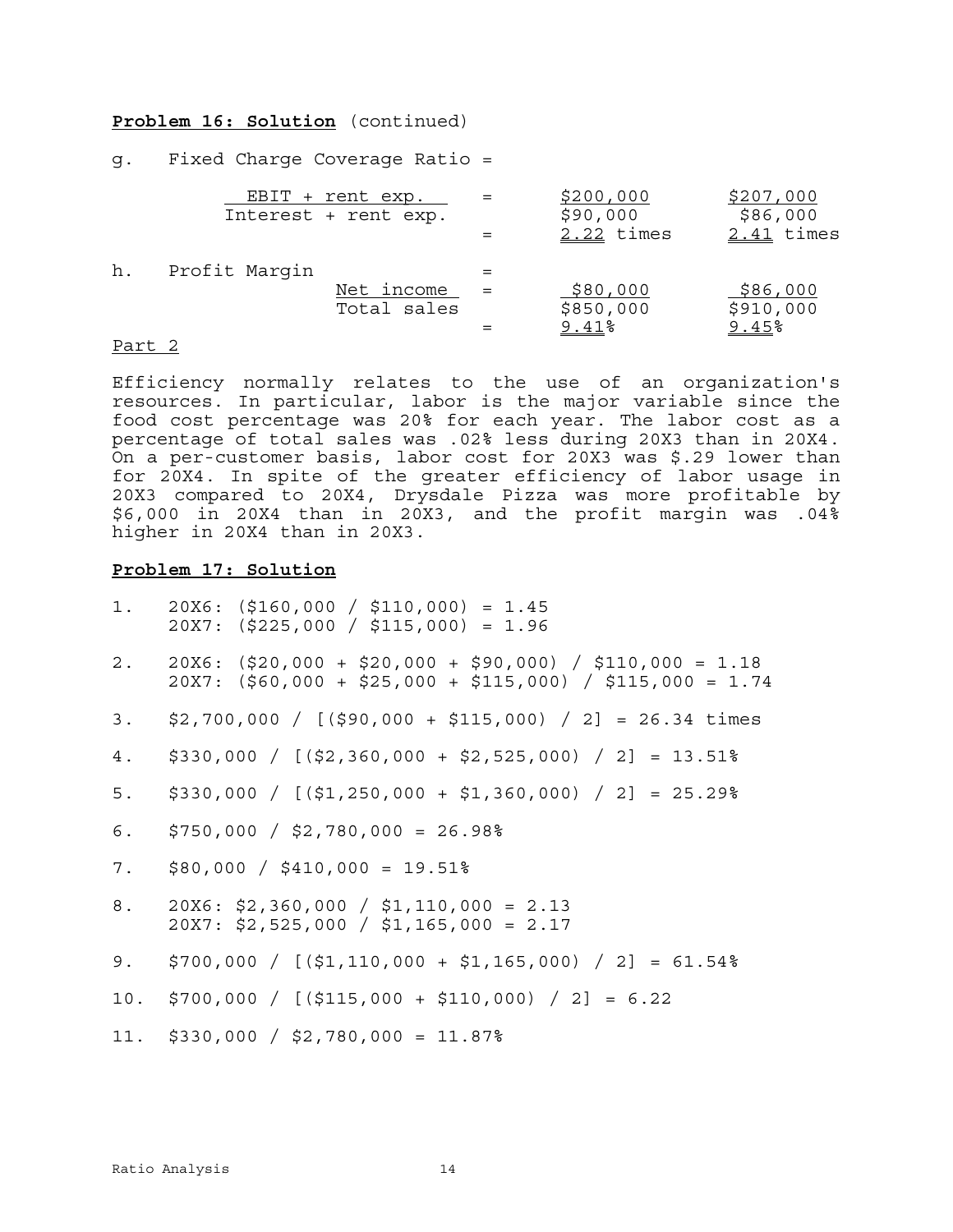## **Problem 18: Solution**

|  | 20X1                                                                                                                                                                                                                                                                                                                                                                               | 20X2 |
|--|------------------------------------------------------------------------------------------------------------------------------------------------------------------------------------------------------------------------------------------------------------------------------------------------------------------------------------------------------------------------------------|------|
|  | 1. a. Current Ratio<br>$\begin{tabular}{lllll} \multicolumn{4}{c }{Current & Assets} & = & $\frac{\$75,000}{000} = $ \frac{1.36 \text{ to } 1}{3000} $ & $\frac{\$137,000}{000} = $ \frac{2.28 \text{ to } 1}{2}$ \\ \multicolumn{4}{c }{Current \text{ Liabilities}} & $\frac{\$55,000}{000} & $\frac{\$000}{000} $ & $\frac{\$00,000}{000} $ \\ \end{tabular}$                   |      |
|  | b. Solvency Ratio<br>$\begin{array}{rcl} \text{Total } \texttt{Assets} & = & \frac{52,365,000}{52,335,000} = & \frac{1.75 \text{ to } 1}{52,337,000} = & \frac{1.78 \text{ to } 1}{51,310,000} \end{array}$                                                                                                                                                                        |      |
|  | c. Profit Margin<br><u>Net Income</u> = $\frac{$10,000}{1,200,000} = \frac{.83}{1,400,000} = \frac{5}{3.93}$<br>Total Sales                                                                                                                                                                                                                                                        |      |
|  | d. Operating Efficiency Ratio<br>$\frac{\text{Gross Operating Project}}{\text{Total Sales}} = \frac{$200,000}{1,200,000} = \frac{16.67}{16.67} = \frac{$300,000}{1,400,000} = \frac{21.43}{16.67} = \frac{21.43}{16.67} = \frac{21.43}{16.67} = \frac{21.43}{16.67} = \frac{21.43}{16.67} = \frac{21.43}{16.67} = \frac{21.43}{16.67} = \frac{21.43}{16.67} = \frac{21.43}{16.67}$ |      |
|  | 2. a. Fixed Assets Turnover Ratio<br>Sales = $\frac{$1,400,000}{$2,290,000 + $2,200,000}$ = $\frac{.62}{.62}$ times                                                                                                                                                                                                                                                                |      |
|  | b. Total Assets Turnover Ratio<br>Sales = $\frac{$1,400,000}{$2,365,000 + $2,337,000}$ = $\frac{.60}{.60}$ times                                                                                                                                                                                                                                                                   |      |
|  | c. Accounts Receivable Turnover Ratio<br>Sales $Sales$ = $\frac{$1,400,000}{$55,000 + $60,000}$ = $\frac{24.35}{2}$ times                                                                                                                                                                                                                                                          |      |
|  | d. Number of Days Accounts Receivable Outstanding<br>Days in Year = 365 = 14.99 days<br>Accounts Receivable Turnover 24.35                                                                                                                                                                                                                                                         |      |
|  | e. Return on Total Assets<br>Met Income = $\frac{1}{5}$ 55,000 = $2.34\%$<br>Average Total Assets \$2,351,000                                                                                                                                                                                                                                                                      |      |
|  | f. Return on Owners' Equity<br>Net Income = $$55,000$ = $5.40$<br>Average Owners' Equity $(51,010,000 + 51,027,000)$ = $5.40$                                                                                                                                                                                                                                                      |      |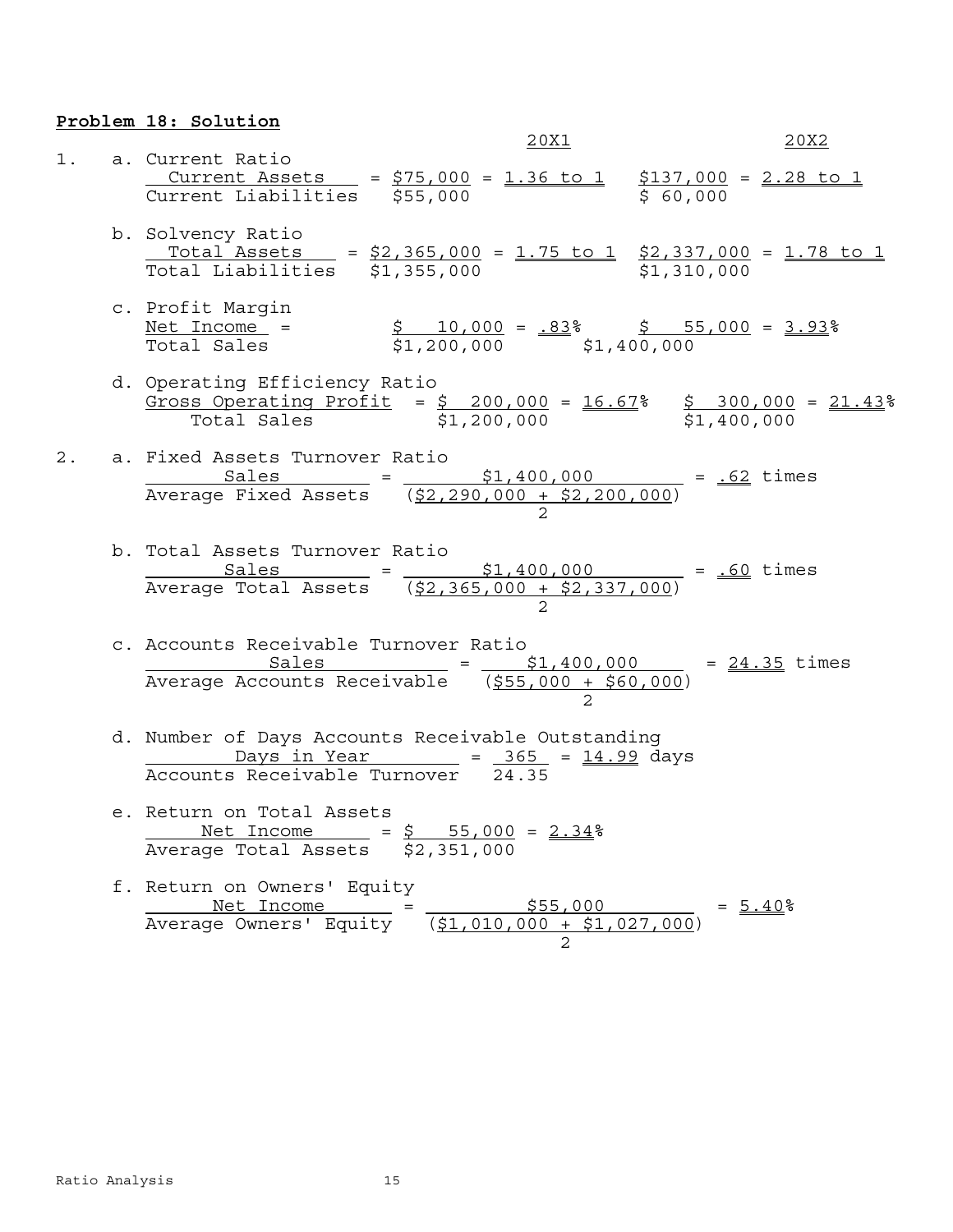#### **Problem 19: Solution**

| $ROA = net income/average total assets$ |                                     |
|-----------------------------------------|-------------------------------------|
| ROA for:                                |                                     |
| Gibson Hotel:                           | $$2,700,000$ /\$20,000,000 = 13.5%  |
| Brock Hotel:                            | $$4,500,000$ /\$15,000,000 = 30.0%  |
| Smith Hotel:                            | $$3,000,000$ /\$25,000,000 = 12.0%  |
| Carey Hotel:                            | $$3,000,000$ /\$18,000,000 = 16.67% |

2. ROA of proposed expansion

 $ROA = 650,000 = 13.0$ 5,000,000

Only the Smith Hotel with a ROA (Part 1) of 12% would be expanded when the basis for expansion is maintaining or improving a hotel's ROA, since the ROA on the expansion is only 13.0%. If the other hotels expanded, their overall ROAs would decline while the Smith Hotel's overall ROA would increase from 12% to 12.17%.

3. Residual income

| . ر<br>REDIUUAI IIIUUME   |                             |                                          |                     |
|---------------------------|-----------------------------|------------------------------------------|---------------------|
|                           | Current                     | Proposed                                 | <u>Total</u>        |
| Gibson Hotel              |                             |                                          |                     |
| Average total assets      | \$20,000,000                | \$5,000,000\$25,000,000                  |                     |
| Net income                | \$2,700,000                 | S.                                       | 650,000\$ 3,350,000 |
| Minimum required          |                             |                                          |                     |
| return (12%)              |                             |                                          | $600,000$ 3,000,000 |
| Residual income           | $\frac{2,400,000}{300,000}$ | \$50,000\$350,000                        |                     |
|                           |                             |                                          |                     |
| Brock Hotel               |                             |                                          |                     |
| Average total assets      | \$15,000,000                | \$5,000,000\$20,000,000                  |                     |
| Net income                | \$4,500,000                 | \$650,000\$5,150,000                     |                     |
|                           |                             |                                          |                     |
| Minimum required          |                             |                                          |                     |
| return (12 <sup>8</sup> ) | 1,800,000                   |                                          | $600,000$ 2,400,000 |
| Residual income           | \$2,700,000                 | \$50,000\$2,750,000                      |                     |
|                           |                             |                                          |                     |
| Smith Hotel               |                             |                                          |                     |
| Average total assets      | \$25,000,000                | \$5,000,000\$30,000,000                  |                     |
| Net income                | \$3,000,000                 | \$650,000\$3,650,000                     |                     |
| Minimum required          |                             |                                          |                     |
| return (12%)              |                             |                                          | $600,000$ 3,600,000 |
| Residual income           | $\frac{3,000,000}{-0}$      | \$50,000\$50,000                         |                     |
|                           |                             |                                          |                     |
| <u>Carey Hotel</u>        |                             |                                          |                     |
| Average total assets      | \$18,000,000                | \$5,000,000\$23,000,000                  |                     |
| Net income                | \$3,000,000                 | \$650,000\$3,650,000                     |                     |
|                           |                             |                                          |                     |
| Minimum required          |                             |                                          |                     |
| return (12%)              | 2,160,000                   |                                          | $600,000$ 2,760,000 |
| Residual income           | \$ 840,000                  | \$ <u>___50,000</u> \$___ <u>890,000</u> |                     |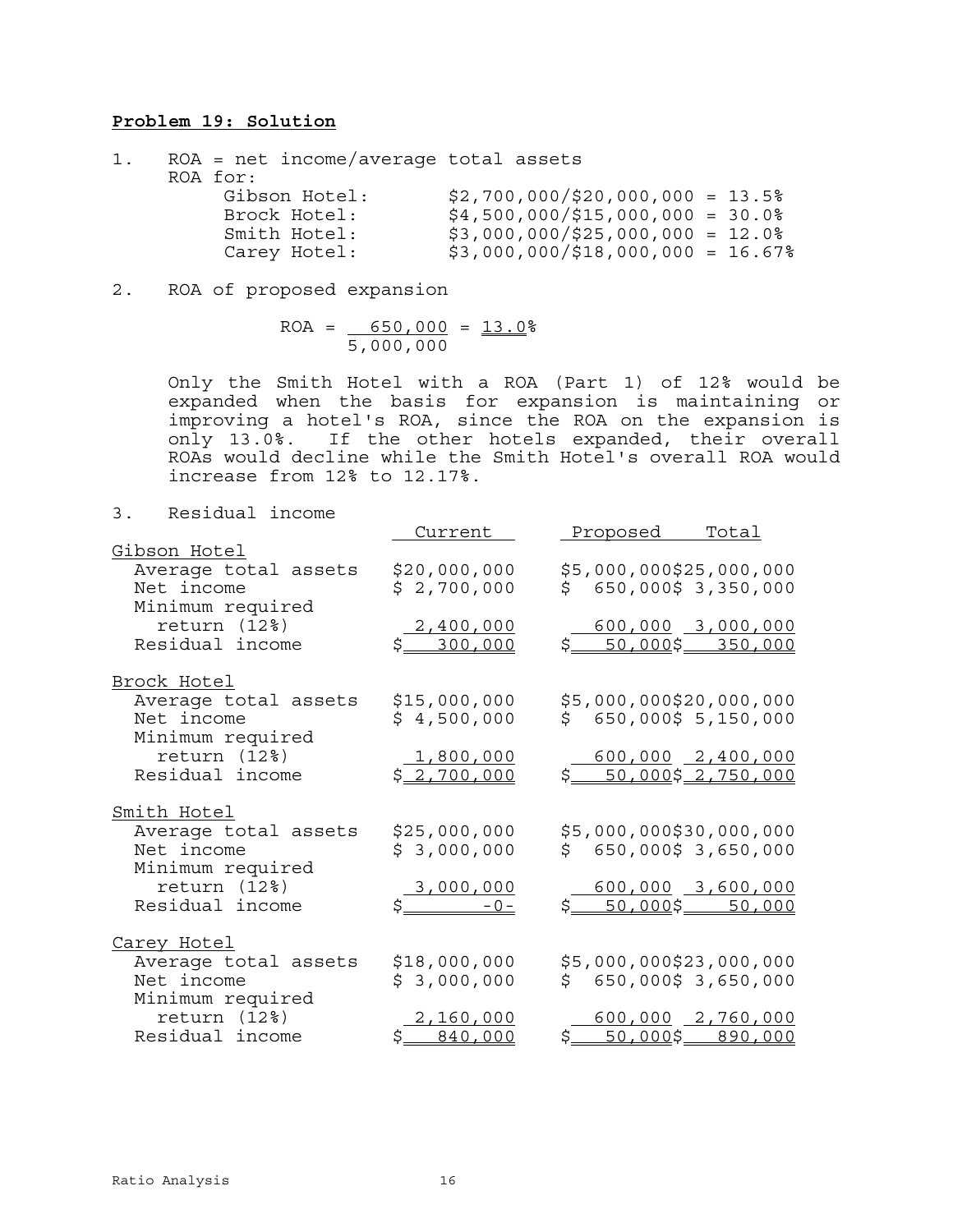# **Problem 20: Solution**

#### Billy Martin Motel and Restaurant **Balance Sheet**

#### Assets

| Current Assets<br>Cash<br>Accounts Receivable<br>Inventory<br>Total Current Assets | \$2,000<br>10,000<br>6,000<br>18,000 |
|------------------------------------------------------------------------------------|--------------------------------------|
| Fixed Assets                                                                       | 282,000                              |
| Total Assets                                                                       | \$300,000                            |
| Liabilities and Owners' Equity                                                     |                                      |
| Accounts Payable<br>Long-Term Debt<br>Total Liabilities                            | \$15,000<br>135,000<br>150,000       |
| Owners' Equity                                                                     | 150,000                              |
| Total Liabilities and Owners' Equity                                               | \$300,000                            |

#### Billy Martin Motel and Restaurant Income Statement

|                            | Rooms     |          | Food*    | Beverages*     |
|----------------------------|-----------|----------|----------|----------------|
| <u>Total</u>               |           |          |          |                |
| Sales                      | \$146,000 | \$96,250 | \$57,750 | \$300,000      |
| Cost of Sales              | $-0-$     | 38,500   | 12,705   | 51,205         |
| Labor and Other Expense    | 58,400    | 28,875   | 17,325   | 104,600        |
| Department Income          | \$87,600  | 28,875   | 27,720   | 144,195        |
| Deductions from Income     |           |          |          | 100,000        |
| Gross Operating Profit     |           |          | 44,195   |                |
| Interest Expense           |           |          |          | 13,500         |
| Depreciation Expense       |           |          |          | 28,200         |
| Income Before Income Taxes |           |          |          | 2,495          |
| Taxes                      |           |          |          | 499            |
|                            |           |          |          |                |
| Net Income                 |           |          |          | <u>s 1,996</u> |

\*Shown separately for illustrative purposes.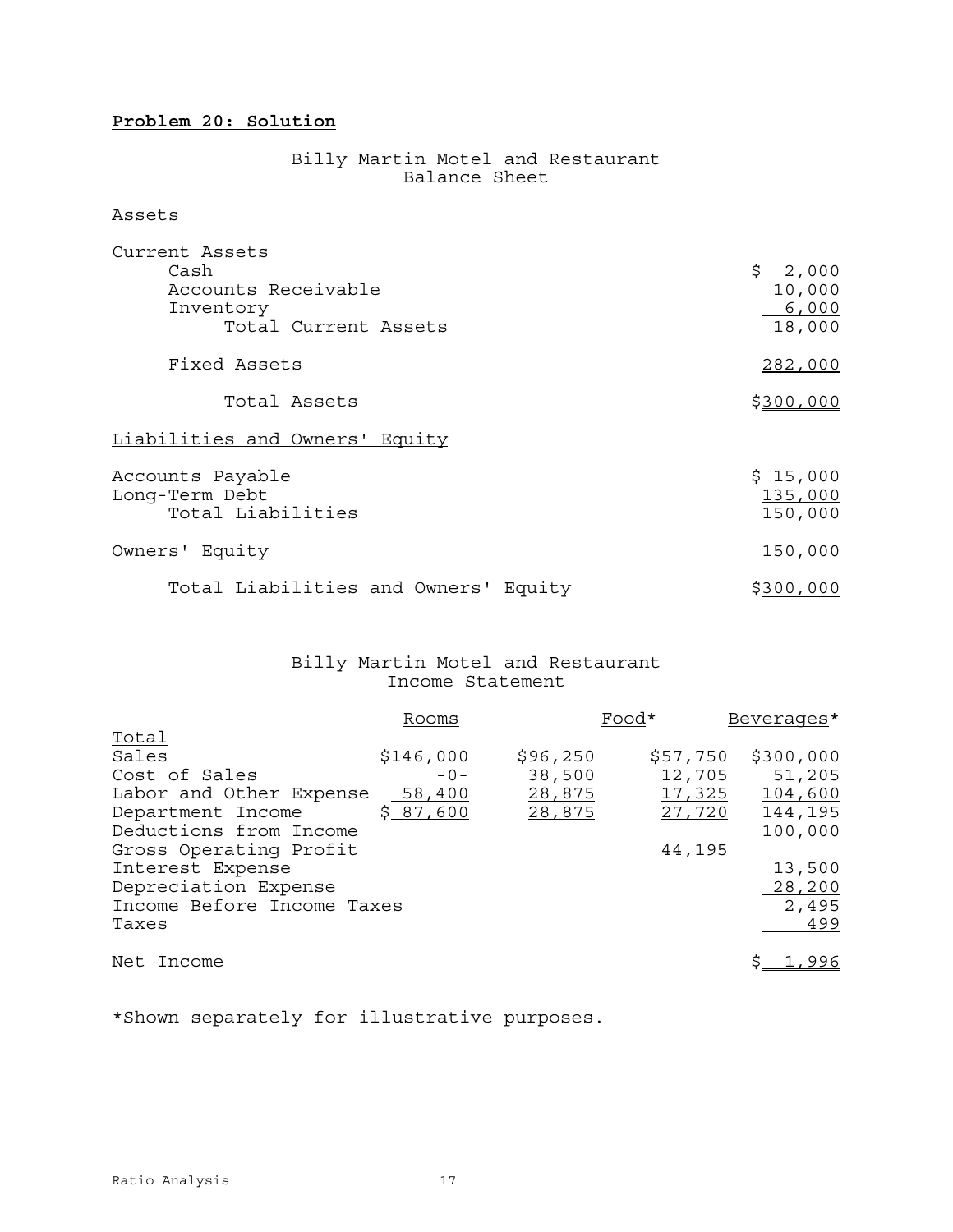**Problem 20: Solution** (continued) Selected Calculations Item # 5 Current Ratio  $(CR) = 1.2$  to 1 If Current Liabilities (CL) = \$15,000 then Current Assets  $(CA) = 1.2(15,000) = 1.8,000$ Cash + Accounts Receivable (AR) + Inventory = \$18,000 6 Acid-Test Ratio =  $.8$  to 1 If  $CL = $15,000$ Quick Assets (QA) = .8(\$15,000) = \$12,000  $Cash + AR = $12,000$  $QA - AR = Cash$  $$12,000 - $10,000 = $2,000$  Cash If  $CA = $18,000$  and  $QA = $12,000$ , then  $Inv = $6,000$  7 AR Turnover = 30 times Sales ÷ Average AR = AR Turnover  $Sales \div $10,000 = 30$ ; Sales = \$300,000 15,17, Room Sales 18  $25(.80)(365)($20) = $146,000$  room sales 16,19 Food and Beverage Sales  $$30,800 \times 5 = $154,000$  food and beverage sales 24 Rooms--Labor and Other Expense  $$146,000(.4) = $58,400$  20 Deductions from Income  $33\frac{1}{3}\$  (\$300,000) = \$100,000 11 Depreciation 10% (Fixed Assets Book Value) = Depreciation Expense

 $.1$ (\$282,000) = \$28,200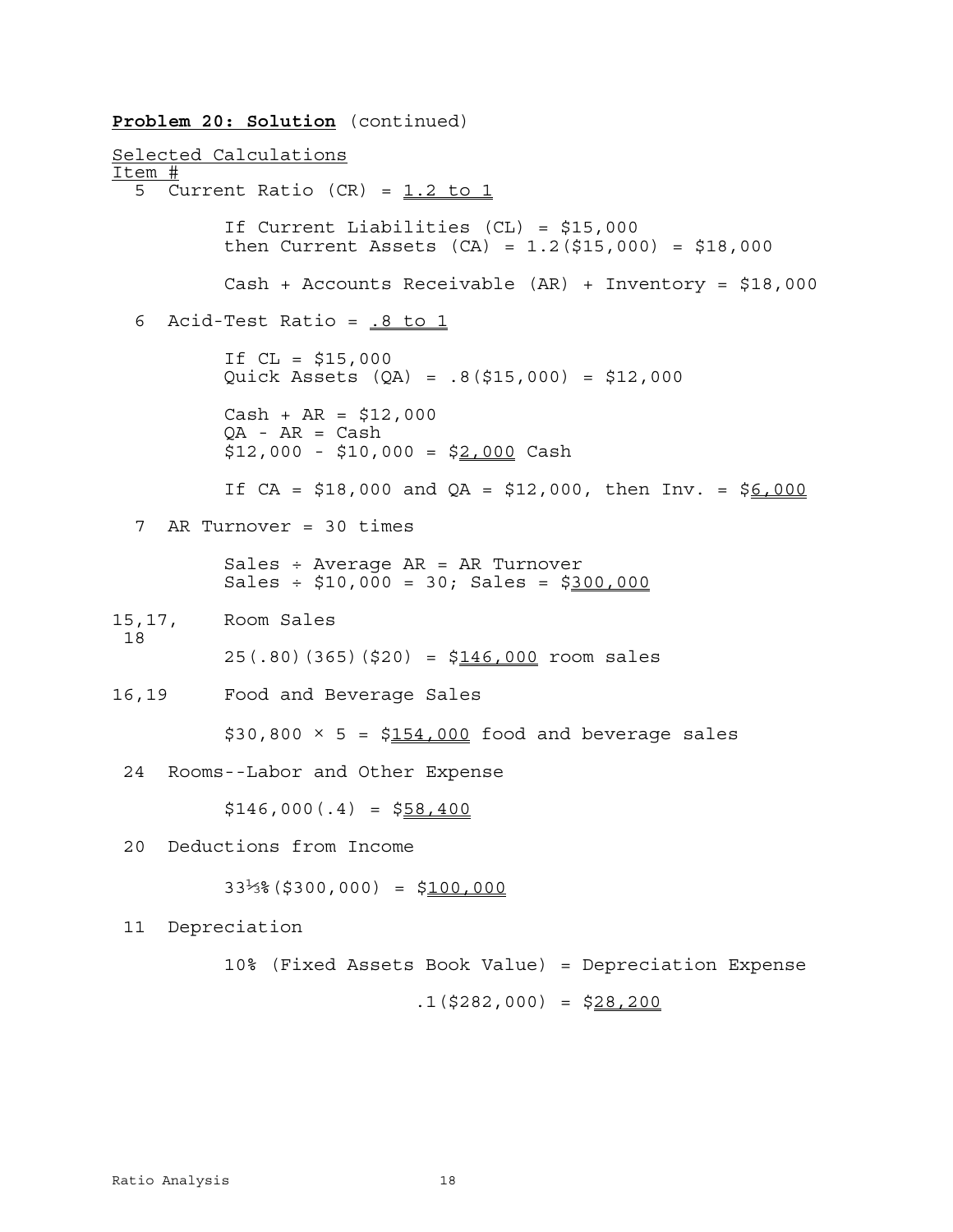**Problem 20: Solution** (continued) Item # 12 Long-Term Debt (LTD)  $9 \times CL = LTD$  $9 \times $15,000 = $135,000$  13 Interest Rate = 10% Interest Expense =  $$135,000(.10) = $13,500$  14 Tax Rate = 10% Income before Income Tax  $(.2)$  = Income Tax  $$2,495(.2) = $499$ 26 <u>Debt</u> = <u>1 to 1</u> Debt = \$150,000 = 1 Equity Equity Equity Equity = \$150,000 27 Return on Owners' Equity Net income = .0133066 (Equity) Net income = .0133066 (150,000) Net income =  $$1,996$  25 Food and Beverage Sales  $62.5\%$  (\$154,000) = \$96,250 food sales  $37.5\%$  (\$154,000) = \$57,750 beverage sales 21 Cost of Food Sales  $$96,250(.4) = $38,500$  22 Cost of Beverage Sales 57,750 $(.22) = $12,705$  8 Food Inventory Food Inventory Turnover = Cost of Food Sales Average Inventory 9.625 =  $$38,500$  ; Aver. Inv. = \$4,000 Aver. Inv.